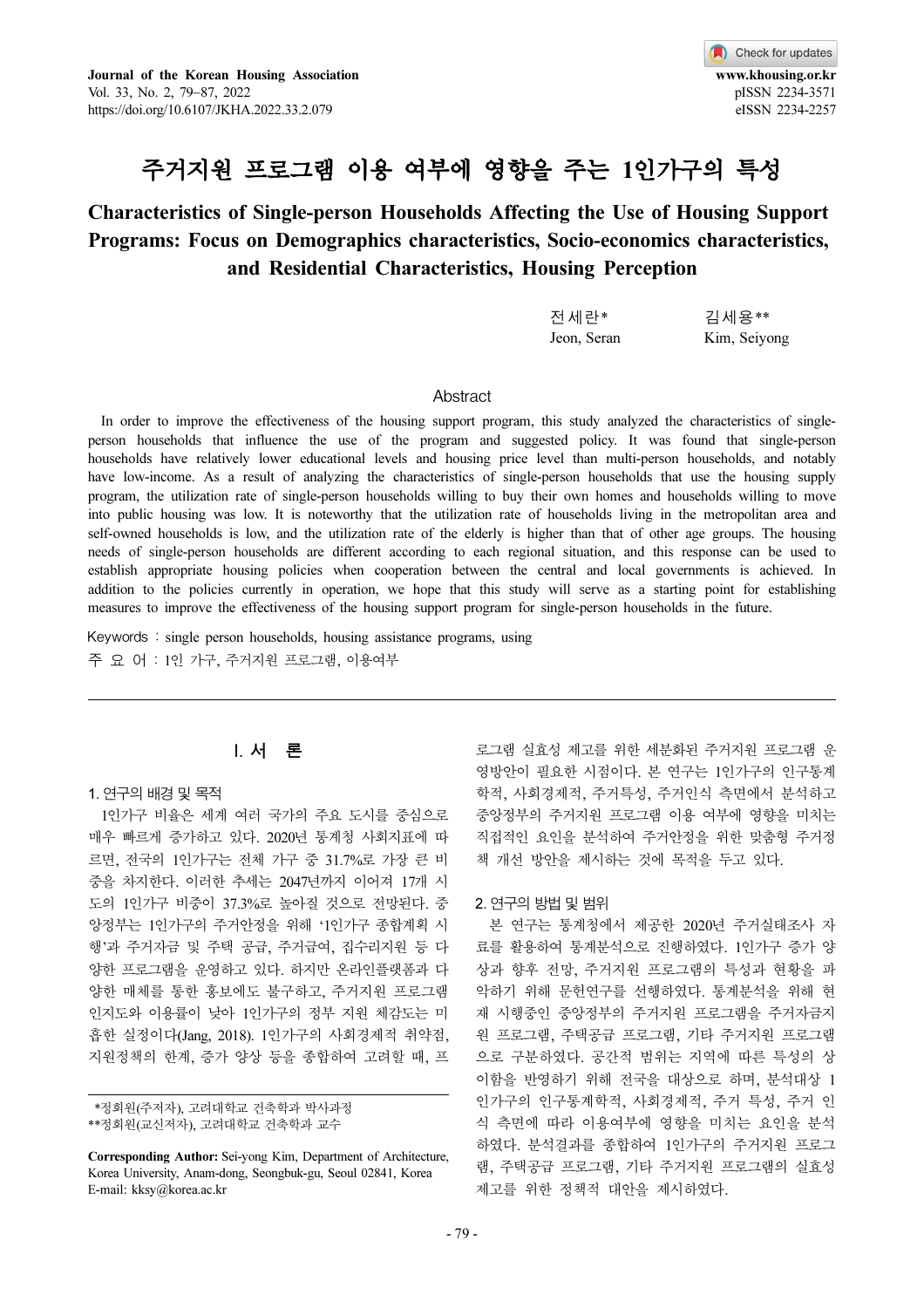# II. 이론적 배경

#### 1. 1인가구 주거지원 프로그램 관련 선행연구

국내외 1인가구의 주거지원 프로그램 관련 선행연구를 주거자금 지원, 주택공급 지원, 기타 주거지원으로 구분하 여 살펴보면 <Table 1>과 같다.

1인가구의 주거비 부담을 감소하기 위한 연구는 주로 연령대별 특성을 고려하여 차별화된 재정지원과 금융정책 확대가 필요함을 강조(Kim & Jo, 2020; Kim, 2020)한다. 1인가구의 주거안정을 위한 주택공급 측면의 연구는 임대 주택 규모기준 변경과 소형 임대주택 공급의 확대, 청약 제도 개선 제시(Shin, 2017)와 고령 1인가구를 위한 수요 자 중심의 지원 방안이 필요함을 제기(Lee, 2017)하는 연 구가 진행되었다. 1인가구의 생애주기를 고려하여 주거안 정성과 사회적 연대강화를 함께 개선할 수 있는 방안에 대한 연구(Kim, 2021)에서는 1인가구를 위한 주거, 교육, 사회, 복지 분야 등 다차원적 정책의 필요성을 강조하였다.

선행연구 분석 결과를 도출하면 다음과 같다. 첫째, 주 로 1인가구의 특성 파악과 분포변화, 주거특성, 주거인식 을 파악하여 정책 제안을 진행하였다(Park et al, 2017; Shin, 2017; Lee, 2017; Kim & Yoo, 2019; Kim, 2020). 둘째, 많은 연구가 고령, 청년 등 특정 연령층의 평균적 인 특성을 위주로 이루어졌다(Jo & Kim, 2018; Kim & Lee, 2021). 셋째, 국내 연구는 주택공급과 주거자금 지원 방안 위주의 정책을 제안하고 있으며, 국외 연구(Naďa Hazuchov, 2019; Soma, 2019)는 사회복지제도를 통해 1 인가구의 시민권 보호와 사회 통합을 목표로 시행되고 있 음을 알 수 있다.

현재 시행 중인 주거지원 프로그램 선택에 영향을 미 치는 요인을 분석한 국내 연구는 없는 실정으로 정책의 실효성 제고를 위한 연구가 필요한 시점이다. 또한 1인가 구 지원정책 마련 시 주거안정과 사회적고립 등의 문제 점을 함께 개선할 수 있는 주거, 사회, 복지 측면의 종합 지원체계 구축이 필요하다.

본 연구는 1인가구의 다양한 특성을 인구통계학적, 사 회경제학적, 주거특성, 주거인식으로 구분하여 세분화된 변수를 개발하고, 주거지원 프로그램 선택에 직접적으로 영향을 미치는 요인을 미시적으로 분석하여 정책적 시사 점을 제시했다는 점에서 선행연구와의 차별성을 갖는다.

#### 2. 1인가구 주거지원 프로그램 유형별 특징

본 연구에서는 현재 시행되고 있는 주거지원 프로그램 중 1인가구를 대상으로 하거나 우선 지원하는 사업으로 주거실태조사를 통해 설문결과가 확보된 10개 사업을 대 상으로 주요 특징을 정리하였다.

1인가구의 주거비 부담 완화를 위해 주거비와 대출을 지원하는 주거자금 지원 프로그램은 주거안정 월세대출, 주택 전세자금대출, 주택 구입자금대출을 종속변수로 두 었다. 주택공급 프로그램은 공공임대주택, 공공분양주택, 민간분양 특별공급으로 한정하였고, 기타 주거지원 프로 그램은 임차급여, 수선유지급여, 주택개량·개보수 지원, 주 거복지 상담 및 정보이용으로 분류하였다.

주거자금 지원 프로그램은 사회초년생, 무주택자, 저소 득층 세입자의 주거비 부담 감소를 위해 저리로 전월세 자금을 대출해주거나 무주택 서민의 내집마련 기회를 확 대하기 위해 시행되고 있다(Kim, 2020). 주택공급 프로그 램은 공공지원을 투입해 주변 시세보다 저렴한 임차주택 을 임대·분양하여 저소득층의 주거안정과 주거환경 향상 을 목적으로 한다. 주거급여는 주거취약계층의 주거비 부 담 감소와 주거수준 향상을 위한 프로그램이다. 임차급여 는 임차수급자를 대상으로, 수선유지급여는 자가수급자를 대상으로 주택 노후도에 따라 구조물 개선과 수선을 지 원한다(Jin, 2017). 주거의 탐색·정착·유지를 지원하기 위 해 읍면동 사무소 등에서 제공하는 주거지복지 상담 및 정보이용 프로그램과 주택개량·개보수 지원도 기타 주거 지원 프로그램으로 분류하였다.

#### III. 연구 방법

#### 1. 분석대상

본 연구는 2020년 주거실태조사를 활용하였다. 주거실 태조사는 주거생활 관련 사항을 전반적으로 조사하여 주 택정책 수립을 위한 기초데이터를 마련하고 국민의 다양 한 특성에 부합하는 주택정책을 마련하기 위해 2006년부 터 시행 중이다. 주거실태조사는 국토교통부와 국토연구 원, 전문조사기관이 과업별로 역할을 분담하여 구조화된 조사표를 바탕으로 훈련된 면접원을 통한 대면면접조사를 수행한다. 주요지표의 시계열적 변화 분석을 통해 새로운 정책방향 도출을 2차적인 목적으로 지속적인 통계자료를 축적하고 있다. 2020년 주거실태조사는 제10차 조사로 조 사기간은 2020년 7월 13일부터 12월 23일까지 약 5개월 간 이루어졌다. 본 연구는 1인가구의 특성을 분석하는데 그 목적이 있으므로 전체 51,421가구 중 "1인가구"로 기 표된 가구만을 추출하여 13,826명을 분석대상으로 확정하 였다.

#### 2. 분석내용

본 연구의 내용은 다음과 같다. 첫째, 분석의 틀을 설 정하기 위해 선행연구를 검토한 후 중앙정부의 주거지원 프로그램을 주거자금 지원 프로그램, 주택공급 지원 프로 그램, 기타 주거지원 프로그램으로 구분하였다. 둘째, 로 지스틱 회귀분석(logistic regression analysis) 및 카이제곱 검정(chi-squared test)을 통해 1인 가구의 인구통계학적, 사회경제적, 주거특성, 주거인식 요인이 주거지원 프로그 램 이용여부에 미치는 영향을 검증하였다. 셋째, 분석내용 을 바탕으로 1인가구의 주거지원 프로그램의 활용성 제고 를 위한 정책방안을 제안한다.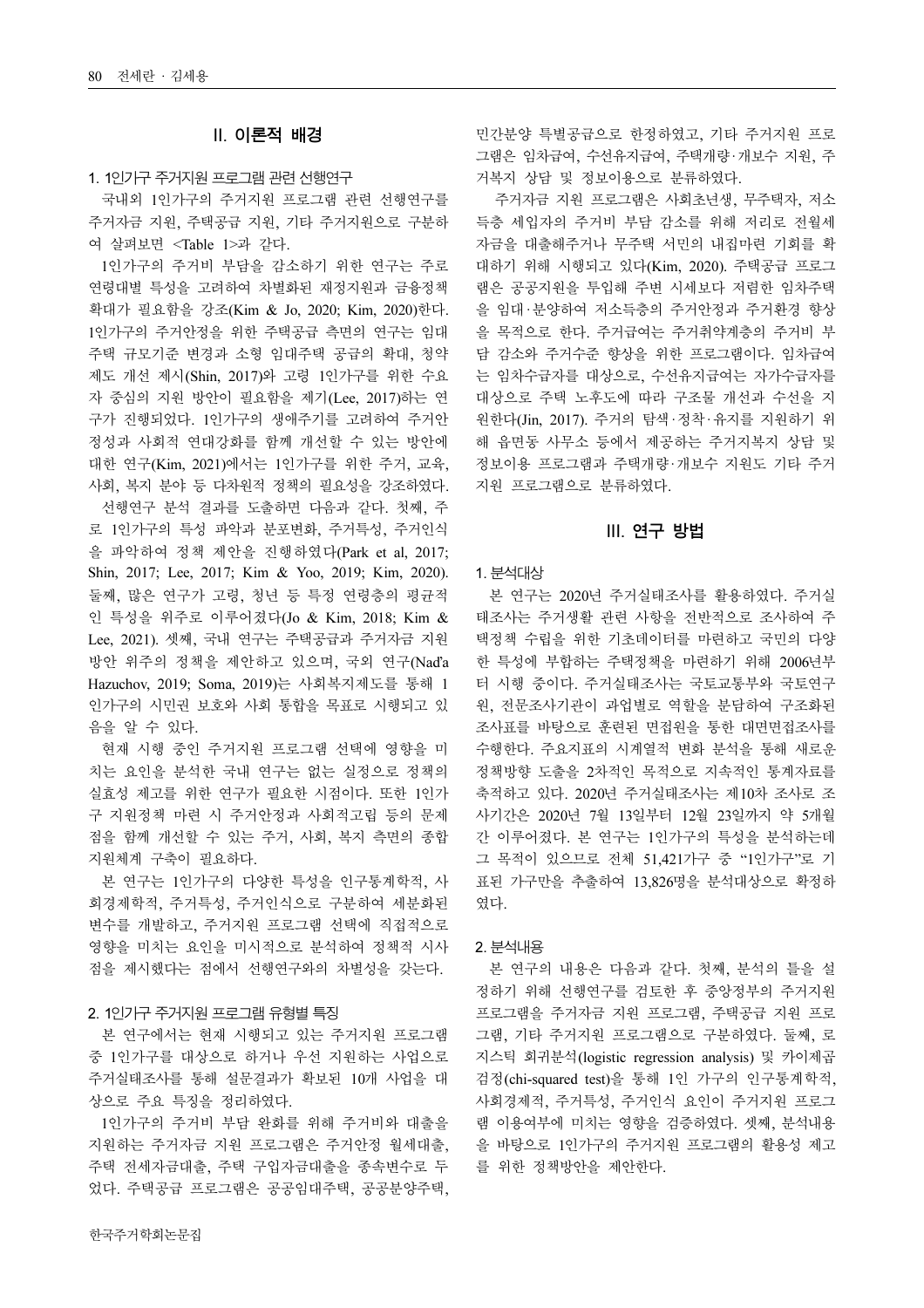| <b>Authors</b>              | Key needs highlighted in previous studies                                                                                                                                          |
|-----------------------------|------------------------------------------------------------------------------------------------------------------------------------------------------------------------------------|
| Jo & Kim (2018)             | Role of the financial market for youth households.                                                                                                                                 |
| Kim & Yoo $(2019)$          | Financial support and program by age group.                                                                                                                                        |
| Kim (2020)                  | Reduction of ing housing cost burden for the youth. Complements real estate financial products<br>for the middle-aged. Housing pension and senior welfare housing for the elderly. |
| Kim & Lee $(2021)$          | Affordable housing and community housing for elderly.                                                                                                                              |
| Park et al (2017)           | Consumer-centered housing for elderly.                                                                                                                                             |
| Shin (2017)                 | Rental housing standards renewal. Expansion of small rental housing supply.<br>Improvement of housing subscription system.                                                         |
| Lee $(2017)$                | A multidimensional public and social policy for poor households.                                                                                                                   |
| Nad'a Hazuchov et al (2019) | Complex policy and programs development in the fields of population, family, education and society.                                                                                |
| Soma Bhatta chariee (2019)  | Securing housing safety and strengthening social solidarity.                                                                                                                       |
| Kim (2021)                  | Important for securing housing safety and strengthen social solidarity.                                                                                                            |
|                             |                                                                                                                                                                                    |

Table 1. Previous Studies on Housing Assistance Programs for Single-Person Households

#### 3. 분석방법

먼저 조사대상자의 빈도, 비율, 평균, 최소값, 최대값, 표준편차를 산출하여 기술통계분석을 실시하였다. 주거지 원 프로그램 이용여부에 영향을 미치는 1인가구의 인구통 계학적, 사회경제적, 주거특성, 주거인식을 분석하기 위해 로지스틱 회귀분석 및 카이제곱검정을 사용하였다. 상기 통계분석은 유의수준 5%를 기준으로 통계적 유의성 여부 를 판단하였다. 1인가구의 인구통계학적 특성에 따른 주 거지원 프로그램 영향 요인을 분석하기 위해 성별, 연령, 거주지역으로 구분하였다.

본 연구의 분석 틀을 주거자금 지원 프로그램, 주택공 급 지원 프로그램, 기타 주거지원 프로그램으로 구분하여 설정하였다 주거자금 지원 프로그램은 주거안정 월세대출, 주택 전세자금대출, 주택 구입자금 대출 지원이 해당되며, 주택공급 프로그램은 공공임대주택, 공공분양주택, 민간분 양 특별공급으로 분류하였다. 주거급여 중 임차급여와 수 선유지급여, 주택 개량·개보수 지원, 주거복지 상담 및 정 보 이용 프로그램은 기타 주거지원 프로그램으로 분류하 였다.

공간적 범위는 전국을 대상으로 하며, 지역에 따른 특 성의 상이함을 반영하기 위해 수도권(서울, 인천, 경기), 광역시 등(부산, 대구, 광주, 대전, 울산, 세종), 도지역(강 원, 충북, 충남, 전북, 전남, 경북, 경남, 제주)으로 구분하 였다.

기준연령은 고용기회 및 복지혜택 외 많은 이유로 논 의되는 부분이다. 본 연구에서 기준연령은 성인이 된 후 사회활동과 독립을 시작하는 청년(18-34세), 사회활동이 활발하게 이루어지는 장년(35-49세), 경제활동 후반기로 은퇴 및 노후에 대한 대비가 필요한 중년(50-64세), 기초 연금 등 복지혜택 대상자에 해당하는 전기노인(65세-74세), 의료관리와 별도의 사회적 고려가 필요한 후기노인(75세 이상)으로 설정하였다.

사회경제학적 요인인 소득계층은 하위(1-4분위), 중위(5- 8분위), 상위(9-10분위)로 구분하여 소득계층별 특성을 면 밀히 분석하였다. 주거특성에 따른 영향 요인 분석을 위 해 주택유형(단독주택, 아파트, 기타), 점유형태(자가, 임차), 원룸여부를 파악하였다.

주거인식은 공공임대주택 입주의향, 내집마련 의향, 주 택 만족도와 주거환경 만족도에 따른 특성을 중심으로 영 향 요인을 파악하였다.

2020년 주거실태조사는 인구주택총조사 결과를 활용한 모집단 정보와 부합하도록 가중치를 보정하여 적용했기 때문에 가구의 특성은 인구주택총조사나 유사 표본조사의 결과값과 차이를 보일 수 있다(Ministry of Land, Infrastructure and Transport, 2020). 또한 가중치는 추정 량의 비편향성을 유지하기 위해 부여되는 것으로 가중치 의 산포도가 커질 수 있고, 추정량의 분산 증가가 될 수 있다(Kim, 2011). 따라서 본 연구에서는 추정의 효율 저 하 방지를 위해 가중치를 제외하고 분석을 진행하였다.

## IV. 분석결과 및 논의

#### 1. 응답자 특성

본 연구에서 추출한 분석대상을 인구통계학적, 사회경 제학적, 주거특성으로 구분하여 살펴보면 다음과 같다. 총 유효 분석대상 13,826명 중 여성(59.0%)의 비율이 남성 (41.0%)보다 많다. 연령대는 후기노인(75세 이상)의 비율 30.0%로 가장 많았으며, 장년(20.2%), 전기노인(19.5%), 청년(16.9%), 중년(13.4%)순으로 나타났다. 거주지역은 도 지역(40.1%), 수도권(32.6%), 광역시(27.3%)순으로 나타났 으며, 1인가구는 소득 하위 가구(82.2%)와 임차 가구 (63.4%), 단독주택 거주 가구(49.3%) 비율이 높다는 특징 을 보인다.

고령층 1인가구의 증가 추세를 고려할 때, 현재 고령층 특성에 적합한 정책수립과 함께 현재 중장년층(35-64세) 에 대한 대책이 필요함을 알 수 있다. 또한 소득 하위 가 구가 다수인 1인가구의 특성을 고려할 때, 저소득 연령대 에 적용할 수 있는 전국적인 정책 지원이 요구된다.

현재 중앙정부의 1인가구 주거지원 프로그램이 특성별 로 운영되고 있지만, 실제 1인가구의 이용경험과 만족도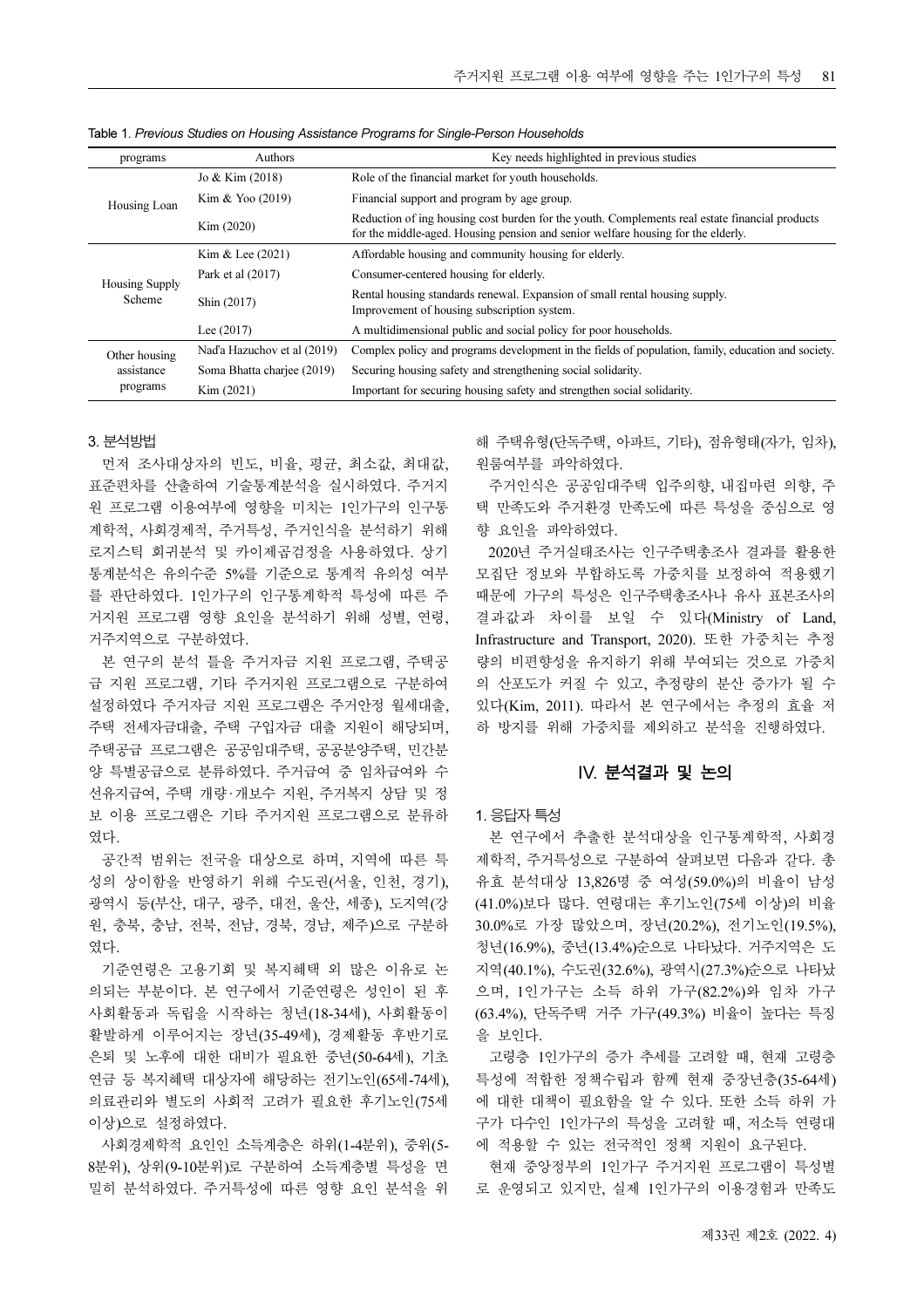|             | Variable Type       |                                                                                                                                                                                                                                                                                                                                                     | Variable Name                                |       | Frequency | Proportion $(\% )$ |
|-------------|---------------------|-----------------------------------------------------------------------------------------------------------------------------------------------------------------------------------------------------------------------------------------------------------------------------------------------------------------------------------------------------|----------------------------------------------|-------|-----------|--------------------|
|             |                     |                                                                                                                                                                                                                                                                                                                                                     |                                              | Yes   | 603       | 16.6               |
|             |                     | Loan Products<br>Use Experience<br>Housing Supply Scheme<br>Gender<br>Age (years)<br>Demo<br>graphics<br>Capital Region<br>Residential region<br>Other areas<br>Socio<br>Income quintile<br>economics<br>Structure type<br>Apartment<br>Other types<br>Housing<br>Character<br>Owned<br>Tenure type<br>istics<br>Rent<br>Efficiency type<br>Bedroom |                                              | No    | 3,021     | 83.4               |
|             | Dependent variables |                                                                                                                                                                                                                                                                                                                                                     |                                              | Yes   | 1,268     | 21.7               |
|             |                     |                                                                                                                                                                                                                                                                                                                                                     |                                              | No    | 4,586     | 78.3               |
|             |                     |                                                                                                                                                                                                                                                                                                                                                     |                                              | Yes   | 1,353     | 74.3               |
|             |                     |                                                                                                                                                                                                                                                                                                                                                     | Other housing assistance programs            | No    | 469       | 25.7               |
|             |                     |                                                                                                                                                                                                                                                                                                                                                     |                                              | Man   | 5,667     | 41.0               |
|             |                     |                                                                                                                                                                                                                                                                                                                                                     |                                              | Woman | 8,159     | 59.0               |
|             |                     |                                                                                                                                                                                                                                                                                                                                                     | Young (18 to 34 years)                       |       | 2,332     | 16.9               |
|             |                     |                                                                                                                                                                                                                                                                                                                                                     | Middle-Aged (35 to 49 years)                 |       | 1,854     | 13.4               |
|             |                     |                                                                                                                                                                                                                                                                                                                                                     | Prime-Aged (50 to 64 years)                  |       | 2,797     | 20.2               |
|             |                     |                                                                                                                                                                                                                                                                                                                                                     | young-old (65 to 74 years)                   |       | 2,693     | 19.5               |
|             |                     |                                                                                                                                                                                                                                                                                                                                                     | old-old $(75 \text{ years}^+)$               |       | 4,150     | 30.0               |
|             |                     |                                                                                                                                                                                                                                                                                                                                                     |                                              |       | 4,505     | 32.6               |
|             |                     | Metropolitan Cities                                                                                                                                                                                                                                                                                                                                 |                                              | 3,779 | 27.3      |                    |
|             |                     |                                                                                                                                                                                                                                                                                                                                                     |                                              |       | 5,542     | 40.1               |
|             |                     |                                                                                                                                                                                                                                                                                                                                                     | Lowest Quartile (1-4decile)                  |       | 11,370    | 82.2               |
| Independent |                     |                                                                                                                                                                                                                                                                                                                                                     | Median Quartile (5-8decile)                  |       | 2,073     | 15.0               |
| variables   |                     |                                                                                                                                                                                                                                                                                                                                                     | Top Quartile (9-10decile)                    |       | 383       | 2.8                |
|             |                     |                                                                                                                                                                                                                                                                                                                                                     | single-family house                          |       | 6,817     | 49.3               |
|             |                     |                                                                                                                                                                                                                                                                                                                                                     |                                              |       | 3,793     | 27.4               |
|             |                     |                                                                                                                                                                                                                                                                                                                                                     |                                              |       | 3,216     | 23.3               |
|             |                     |                                                                                                                                                                                                                                                                                                                                                     |                                              |       | 5,057     | 36.6               |
|             |                     |                                                                                                                                                                                                                                                                                                                                                     |                                              |       | 8,769     | 63.4               |
|             |                     |                                                                                                                                                                                                                                                                                                                                                     |                                              |       | 3,475     | 25.0               |
|             |                     | composition                                                                                                                                                                                                                                                                                                                                         | Othere                                       |       | 10,351    | 74.9               |
|             |                     |                                                                                                                                                                                                                                                                                                                                                     |                                              | Yes   | 6,043     | 43.7               |
|             | Housing             |                                                                                                                                                                                                                                                                                                                                                     | Intention to move into public rental housing | No    | 7,783     | 56.3               |
|             | Perception          |                                                                                                                                                                                                                                                                                                                                                     |                                              | Yes   | 10,987    | 79.5               |
|             |                     |                                                                                                                                                                                                                                                                                                                                                     | Intention of home purchase                   |       | 2,839     | 20.5               |

#### Table 2. Characteristics of Subjects (Discrete Variable)

Table 3. Characteristics of Subjects (Continuous Variable)

| Variable Type |            | Variable Name                        | Frequency | Proportion<br>$(% ^{6}$ | Min | Max | Average | Standard<br>Deviation |
|---------------|------------|--------------------------------------|-----------|-------------------------|-----|-----|---------|-----------------------|
| Independent   | Housing    | Unit satisfaction                    | 13.826    | 100.0                   |     |     | 2.89    | 0.560                 |
| variables     | Perception | Residential Environment satisfaction | 13.826    | 100.0                   |     |     | 2.90    | 0.533                 |

를 살펴보면, 자금지원 프로그램 이용비율과 주택공급 지 원 프 로그램 이용비율이 각각 16.6, 21.7%로 낮은 수준 을 보이고 있다. 1인가구의 주거지원 프로그램 이용률을 높여 주거비 부담을 줄이고 주거만족도를 높일 수 있는 정책 개선이 필요하다는 것을 보여준다.

# 2. 1인 가구의 인구통계학적, 사회경제적, 주거특성, 주거 인식 요인이 주거자금지원 프로그램 이용 여부에 미치는 영향

1인 가구의 인구통계학적, 사회경제적, 주거특성, 주거 인식 요인이 주거자금 지원 프로그램 이용 여부에 미치 는 영향을 검증하기 위해 로지스틱 회귀분석을 실시하였 고 결과는 <Table 4>와 같다. Hosmer & Lemeshow 검정

결과, 회귀모형은 적합한 것으로 나타났으며( $\chi^2=9.919$ , p> .05), 독립변수들의 대출 지원 프로그램 이용 여부에 대한 설명력은 16.8%로 나타났다(Nagelkerke R<sup>2</sup>=.168).

회귀계수의 유의성 검증 결과, 나이, 지역, 주택유형, 주 택에 대한 전반적인 만족도는 주거자금 지원 프로그램 이 용 여부에 유의한 영향을 미치는 것으로 나타났다. 나이 의 경우 후기노인(75세 이상)에 비해 청년(18-34세)(OR= 8.191, p< .001), 중년(35-49세)(OR=4.931, p< .001), 장년 (50-64세)(OR=2.814, p< .001), 전기노인(65-74세)(OR= 2.318, p< .001)이 주거자금 지원 프로그램 이용 가능성이 각각 8.191배, 4.931배, 2.814배, 2.318배 정도 높은 것으 로 나타났다. 지역구분의 경우 도지역에 비해 수도권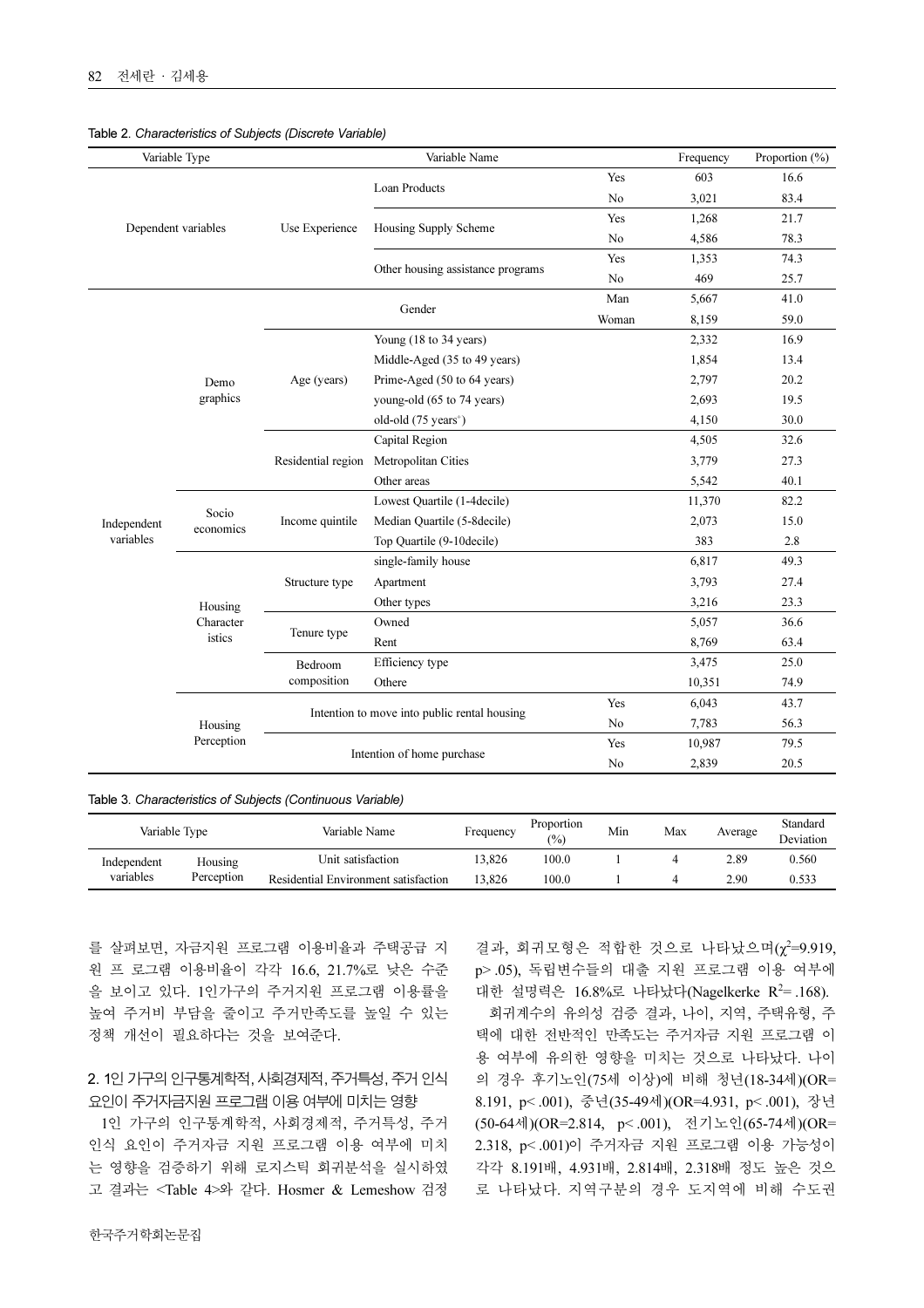|                                          |        |            | 95% CI |        |  |
|------------------------------------------|--------|------------|--------|--------|--|
| Independent variables                    | p      | OR.        | Min    | Max    |  |
| Age (Ref=senior $(75 \text{ years}^+)$ ) |        |            |        |        |  |
| Young (18 to 34 years)                   | < 0.01 | $8.191***$ | 5.395  | 12.438 |  |
| Middle-Aged (35 to 49 years)             | < 001  | 4.931***   | 3.224  | 7.542  |  |
| young-old (65 to 74 years)               | < 001  | $2.814***$ | 1.856  | 4.268  |  |
| old-old $(75 \text{ years}^+)$           | < 001  | 2.318***   | 1.504  | 3.573  |  |
| Residential region (Ref=Other areas)     |        |            |        |        |  |
| Capital Region                           | < 0.01 | $1.685***$ | 1.318  | 2.154  |  |
| Metropolitan Cities                      | .289   | 1.156      | 0.884  | 1.512  |  |
| Income quintile (Ref=Top Quartile)       |        |            |        |        |  |
| Lowest Quartile (1-4 decile)             | .003   | $0.455**$  | 0.272  | 0.759  |  |
| Median Quartile (5-8 decile)             | .061   | 0.608      | 0.361  | 1.024  |  |
| Structure type (Ref=other types)         |        |            |        |        |  |
| single-family house                      | .011   | $0.722*$   | 0.561  | 0.929  |  |
| Apartment                                | .005   | $1.445**$  | 1.118  | 1.866  |  |
| Efficiency type (Ref=Othere)             |        |            |        |        |  |
| Efficiency type                          | < 0.01 | $0.281***$ | 0.216  | 0.365  |  |
| Unit satisfaction                        | < 0.01 | $1.667***$ | 1.327  | 2.095  |  |
| Residential Environment satisfaction     | .242   | 0.879      | 0.708  | 1.091  |  |

Table 4. Factors Affecting Single-Person Households' House Loan Use

Hosmer & Lemeshow test: Chi-square=9.919 (p> .05)

Cox & Snell's  $R^2$ = .100, Nagelkerke  $R^2$ = .168

dummy variable: Gender (Woman=0), Age (senior (75 years<sup>+</sup>))=0), Residential region (Other areas=0), Income Classes (Top-Incomes=0), Structure type (other types=0), Tenure type (Rent=0), Efficiency type (Othere=0), Intention to move into public rental housing (No)=0), Intention of home purchase (No=0)<br>\*p< .05, \*\*p< .01, \*\*\*p< .001

(OR=1.685, p< .001)이 주거자금 지원 프로그램 이용 가 능성이 약 1.685배 높은 것으로 나타났다. 소득계층의 경 우 상위에 비해 하위(OR=0.455, p< .01)가 주거자금 지원 프로그램 이용 가능성이 약 0.455배 정도 낮은 것으로 나 타났다. 주택유형의 경우 기타에 비해 단독주택(OR=0.722, p< .05)이 주거자금 지원 프로그램 이용 가능성이 약 0.722 배 낮은 것으로 나타났고, 기타에 비해 아파트(OR=1.445, p< .01)가 주거자금 지원 프로그램 이용 가능성이 각각 1.445배 높은 것으로 나타났다. 주택구조의 경우 원룸형 이 아닌 경우에 비해 원룸형인 경우(OR=0.281, p< .001) 에 주거자금 지원 프로그램 이용 가능성이 약 0.281배 낮 은 것으로 나타났다. 또한, 주택에 대한 전반적인 만족도 (OR=1.667, p< .001)가 한 단계 증가하면 주거자금 지원 프로그램 이용 가능성이 약 1.667배 증가하는 것으로 나 타났다.

1인가구는 상대적으로 소득 하위계층이 많으며, 학력수 준과 주거 만족도 수준이 낮은 비율로 나타났다. 주 수혜 대상이 되어야 하는 가구의 주거자금 지원 프로그램 이 용률이 낮다는 연구 결과는 소득 하위가구, 임차가구, 고 령층에 대한 지원 방식에 대한 재검토가 필요하다는 것 을 의미한다. 현재 청년층 위주의 지원방식을 고령층을 포함한 모든 연령층으로 확대하고, 소득이 없거나 낮은 가구의 주거비 부담을 완화할 수 있는 프로그램 개선이 필요하다. 또한 수도권에 거주하는 청년층과 중장년층 1 인가구의 주거비 지출이 높고 상대적으로 이들의 프로그 램 이용률이 낮다는 점을 고려해야 한다. 1인가구의 특성 에 적절히 대응할 수 있는 지역별 맞춤형 정책 방안과 함 께 수혜 대상 가구를 위한 홍보 등 프로그램 인지율과 이 용률 증진 방안이 필요한 시점이다.

# 3. 1인 가구의 주거 점유형태에 따른 주거자금지원 프로그램 이용 여부

1인가구의 주거자금지원 프로그램 이용 여부에 영향을 미치는 주거 점유형태 특성 검증은 모형 적합도를 높이 기 위해 별도로 카이제곱검정을 실시하였으며, 결과는 <Table 5>와 같다.

주거 점유형태에 따른 대출 지원 프로그램 이용 여부 를 살펴보면, 자가는 현재 미이용 809명(76.8%), 현재 이 용 244명(23.2%)으로 나타났고, 임차는 현재 미이용 2,212 명(86.0%), 현재 이용 359명(14.0%)으로 나타났다. 유의 성 검증 결과, 이러한 차이는 통계적으로도 유의하게 나 타났다(χ<sup>2</sup> =45.669, p< .001).

1인가구는 자가비율이 낮고, 1인 임차가구의 주거자금 지원 프로그램 이용률도 낮다는 점을 고려할 때, 주거비 절감과 구입 및 전세거주를 안정적으로 지원할 수 있는 방안이 필요하다.

Table 5. Factors Influencing Using on Housing Loan by Ownership<br>Status of Single Person Households Frequency (%) Status of Single Person Households

| Variables       | Factors | Tenure type |         | Total   | $\chi^2$  |  |
|-----------------|---------|-------------|---------|---------|-----------|--|
|                 |         | Owned       | Rent    |         | (p)       |  |
|                 |         | 809         | 2,212   | 3,021   |           |  |
|                 | on-Use  | (76.8)      | (86.0)  | (83.4)  |           |  |
| Using of        |         | 244         | 359     | 603     | 45.669*** |  |
| Housing<br>Loan | Use     | (23.2)      | (14.0)  | (16.6)  | (<.001)   |  |
|                 | Total   | 1,053       | 2,571   | 3,624   |           |  |
|                 |         | (100.0)     | (100.0) | (100.0) |           |  |

 $*_{p}$  < .05,  $*_{p}$  < .01,  $*_{p}$  < .001

# 4. 1인 가구의 인구통계학적, 사회경제적, 주거특성, 주거인식 요인이 주택공급 프로그램 이용 여부에 미치는 영향

1인 가구의 인구통계학적, 사회경제적, 주거 특성 요인 이 주택 공급 프로그램 이용 여부에 미치는 영향을 검증 하기 위해 로지스틱 회귀분석(logistic regression analysis) 을 실시하였고 결과는 <Table 6>와 같다. Hosmer & Lemeshow 검정결과, 회귀모형은 적합한 것으로 나타났으 며(χ<sup>2</sup> =11.778, p> .05), 독립변수들의 주택 공급 프로그램 이용 여부에 대한 설명력은 66.7%로 나타났다(Nagelkerke  $R^2 = .667$ ).

회귀계수의 유의성 검증 결과, 나이, 소득계층, 주택유 형, 점유형태, 공공임대주택 의향, 내 집 보유에 대한 생 각과 주택에 대한 전반적인 만족도는 주택 공급 프로그 램 이용 여부에 유의한 영향을 미치는 것으로 나타났다.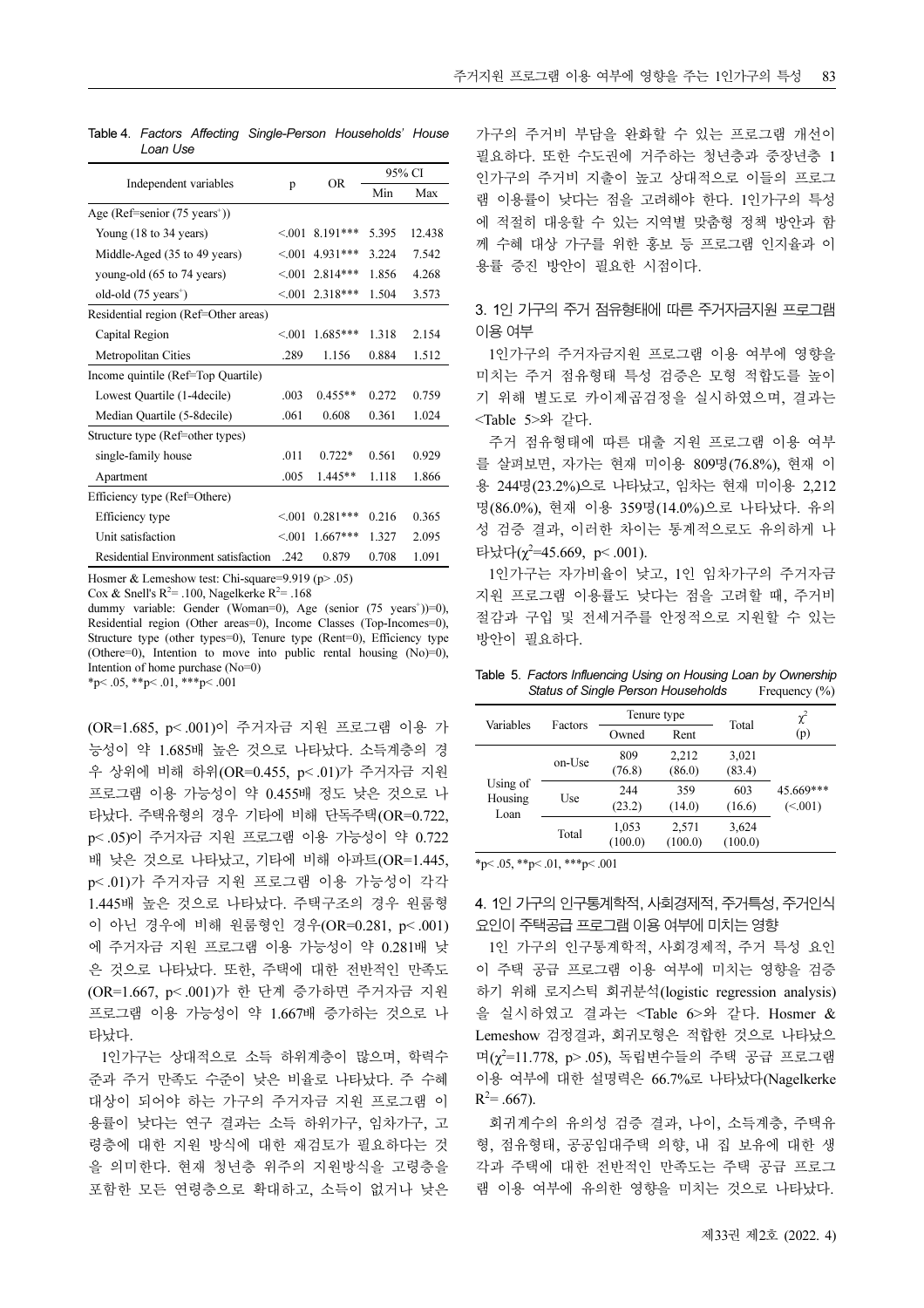|                                                       |         |                         | 95% CI |             |  |  |  |
|-------------------------------------------------------|---------|-------------------------|--------|-------------|--|--|--|
| Independent variables                                 | p       | OR                      | Min    | Max         |  |  |  |
| Gender (Ref=Woman)                                    |         |                         |        |             |  |  |  |
| Man                                                   | .275    | 1.122                   | 0.913  | 1.378       |  |  |  |
| Age (Ref=senior (75 years <sup>+</sup> ))             |         |                         |        |             |  |  |  |
| Young (18 to 34 years)                                | < 001   | $0.203***$              | 0.141  | 0.292       |  |  |  |
| Middle-Aged (35 to 49 years)                          | < 001   | $0.202***$              | 0.141  | 0.290       |  |  |  |
| young-old (65 to 74 years)                            | < 0.01  | $0.427***$              | 0.319  | 0.571       |  |  |  |
| old-old $(75 \text{ years}^+)$                        | .046    | $0.741*$                | 0.553  | 0.994       |  |  |  |
| Residential region (Ref=Other areas)                  |         |                         |        |             |  |  |  |
| Capital Region                                        | .942    | 1.009                   | 0.790  | 1.289       |  |  |  |
| Metropolitan Cities                                   | .388    | 1.123                   | 0.877  | 1.439       |  |  |  |
| Income quintile (Ref=Top Quartile)                    |         |                         |        |             |  |  |  |
| Lowest Quartile (1-4 decile)                          | .530    | 1.229                   |        | 0.646 2.339 |  |  |  |
| Median Quartile (5-8 decile)                          | < 0.01  | $0.271***$              |        | 0.136 0.542 |  |  |  |
| Structure type (Ref=other types)                      |         |                         |        |             |  |  |  |
| single-family house                                   | .025    | 1.521*                  |        | 1.055 2.194 |  |  |  |
| Apartment                                             | < 0.001 | 46.084*** 32.297 65.757 |        |             |  |  |  |
| Tenure type (Ref=Rent)                                |         |                         |        |             |  |  |  |
| Owned                                                 | < 0.01  | 0.029                   | 0.020  | 0.042       |  |  |  |
| Efficiency type (Ref=Othere)                          |         |                         |        |             |  |  |  |
| Efficiency type                                       | .293    | 0.865                   | 0.660  | 1.133       |  |  |  |
| Intention to move into public rental housing (Ref=No) |         |                         |        |             |  |  |  |
| Yes                                                   | < 0.001 | 2.689***                | 2.147  | 3.369       |  |  |  |
| Intention of home purchase (Ref=No)                   |         |                         |        |             |  |  |  |
| Yes                                                   | < 0.01  | $0.538***$              | 0.432  | 0.669       |  |  |  |
| Unit satisfaction                                     | < 0.01  | 1.865***                | 1.471  | 2.364       |  |  |  |
| Residential Environment satisfaction                  | .735    | 0.960                   | 0.757  | 1.217       |  |  |  |

Table 6. Factors Influencing Using on Housing Supply Scheme of Single Person Households

Hosmer & Lemeshow test: Chi-square=11.778 (p> .05)

Cox & Snell's  $R^2 = 0.433$ , Nagelkerke  $R^2 = 0.667$ 

dummy variable: Gender (Woman=0), Age (senior (75 years<sup>+</sup>))=0), Residential region (Other areas=0), Income Classes (Top-Incomes=0), Structure type (other types=0), Tenure type (Rent=0), Efficiency type (Othere=0), Intention to move into public rental housing (No)=0), Intention of home purchase (No=0)  $*p< .05, **p< .01, **p< .001$ 

나이의 경우 후기노인(75세 이상)에 비해 청년(18-34세) (OR=0.203, p< .001), 중년(35-49세)(OR=0.202, p< .001), 장년(50-64세)(OR=0.427, p< .001), 전기노인(65-74세) (OR=0.741, p< .05)이 주택 공급 프로그램 이용 여부 가 능성이 각각 0.203배, 0.202배, 0.427배, 0.741배 정도 낮 은 것으로 나타났다. 소득계층의 경우 상위에 비해 중위 (OR=0.271, p< .001)가 주택 공급 프로그램 이용 가능성 이 약 0.271배 정도 낮아지는 것으로 나타났다. 주택유형 의 경우 기타에 비해 단독주택(OR=1.521, p< .05), 아파 트(OR=46.084, p< .001)가 주택 공급 프로그램 이용 가능 성이 각각 1.521배, 46.084배 높은 것으로 나타났고, 점 유 형태의 경우 임차에 비해 자가(OR=0.029, p< .001)가 주택 공급 프로그램 이용 가능성이 약 0.029배 정도 낮 은 것으로 나타났다. 공공임대주택 입주 의향의 경우 공

공임대주택 입주 의향이 없는 경우에 비해 있는 경우 (OR=2.689, p< .001)에 주택 공급 프로그램 이용 가능성 이 약 2.689배 높은 것으로 나타났고, 내 집 보유에 대 한 생각의 경우 내 집 보유 의향이 없는 경우에 비해 있 는 경우(OR=0.538, p< .001)에 주택 공급 프로그램 이용 가능성이 약 0.538배 낮은 것으로 나타났다. 주택에 대한 전반적인 만족도(OR=1.865, p< .001)는 한 단계 증가하면 주택 공급 프로그램 이용 가능성이 약 1.865배 증가하는 것으로 나타났다. 주택에 대한 전반적인 만족도는 현재 거주하는 주택의 불량 및 양호 정도를 측정한 결과로 난 방, 단열, 방수, 환기, 채광 등 다양한 영향요인을 응답자 의 주관적 판단으로 도출한 결과이다. 주택 만족도와 이 용 가능성에 관한 분석결과는 선행연구에서도 유사한 맥 락을 확인할 수 있다. 정책인지도가 높을수록 정책과정과 영향력에 대한 관심이 높아지며(Hwang & Seo, 2015), 주 거만족도는 주거복지정책 만족도에 대해 유의한 정(+)의 영향이 있다(Kim & Jo, 2018). 분석결과와 종합하면 거 주주택에 대한 긍정 인식이 높을수록 지원 프로그램에 대 한 관심과 기대가 높아지고 이는 주거지원 프로그램을 이 용하는 원인이 될 수 있음을 유추할 수 있다.

내집마련 의사가 있는 1인가구와 공공주택 입주의향이 있는 1인가구의 프로그램 이융률이 낮다는 점에 주목할 만하다. 현재 공공임대주택 입주는 다인가구에게 유리한 구조로 시행되고 있어 상대적으로 1인가구의 입주 기회가 적은 실정이다. 또한 청년층과 고령층 위주의 현재 공공 주택정책에 대한 대응으로 사각지대에 놓여 있는 중장년 층 1인가구에 대한 예방적 정책 대응이 필요한 시점이다.

# 5. 1인 가구의 인구통계학적, 사회경제적, 주거특성, 주거인식 요인이 기타 주거지원 프로그램 이용 여부에 미치는 영향

1인 가구의 인구통계학적, 사회경제적, 주거특성, 주거 인식 요인이 기타 주거지원 프로그램 이용 여부에 미치 는 영향을 검증하기 위해 로지스틱 회귀분석을 실시하였 고 결과는 <Table 7>과 같다.

Hosmer & Lemeshow 검정결과, 회귀모형은 적합한 것 으로 나타났으며  $(\chi^2=6.595, p>0.05)$ , 독립변수들의 기타 프 로그램 이용 여부에 대한 설명력은 51.0%로 나타났다 (Nagelkerke R<sup>2</sup>= .510). 회귀계수의 유의성 검증 결과, 나 이, 지역, 소득계층, 점유형태, 공공임대주택 의향, 내 집 보유에 대한 생각, 주택에 대한 전반적인 만족도와 주거 환경에 대한 전반적인 만족도는 기타 주거지원 프로그램 이용 여부에 유의한 영향을 미치는 것으로 나타났다.

나이의 경우 후기노인(75세 이상)에 비해 청년(18-34세) (OR=0.032, p< .001), 중년(35-49세)(OR=0.173, p< .001), 장년(50-64세)(OR=0.258, p< .001), 전기노인(65-74세)(OR =0.479, p< .001)이 기타 프로그램 이용 여부 가능성이 각 각 0.032배, 0.173배, 0.258배, 0.479배 정도 낮은 것으로 나타났다. 지역구분의 경우 도지역에 비해 수도권 (OR=0.577, p< .01)이 기타 프로그램 이용 가능성이 약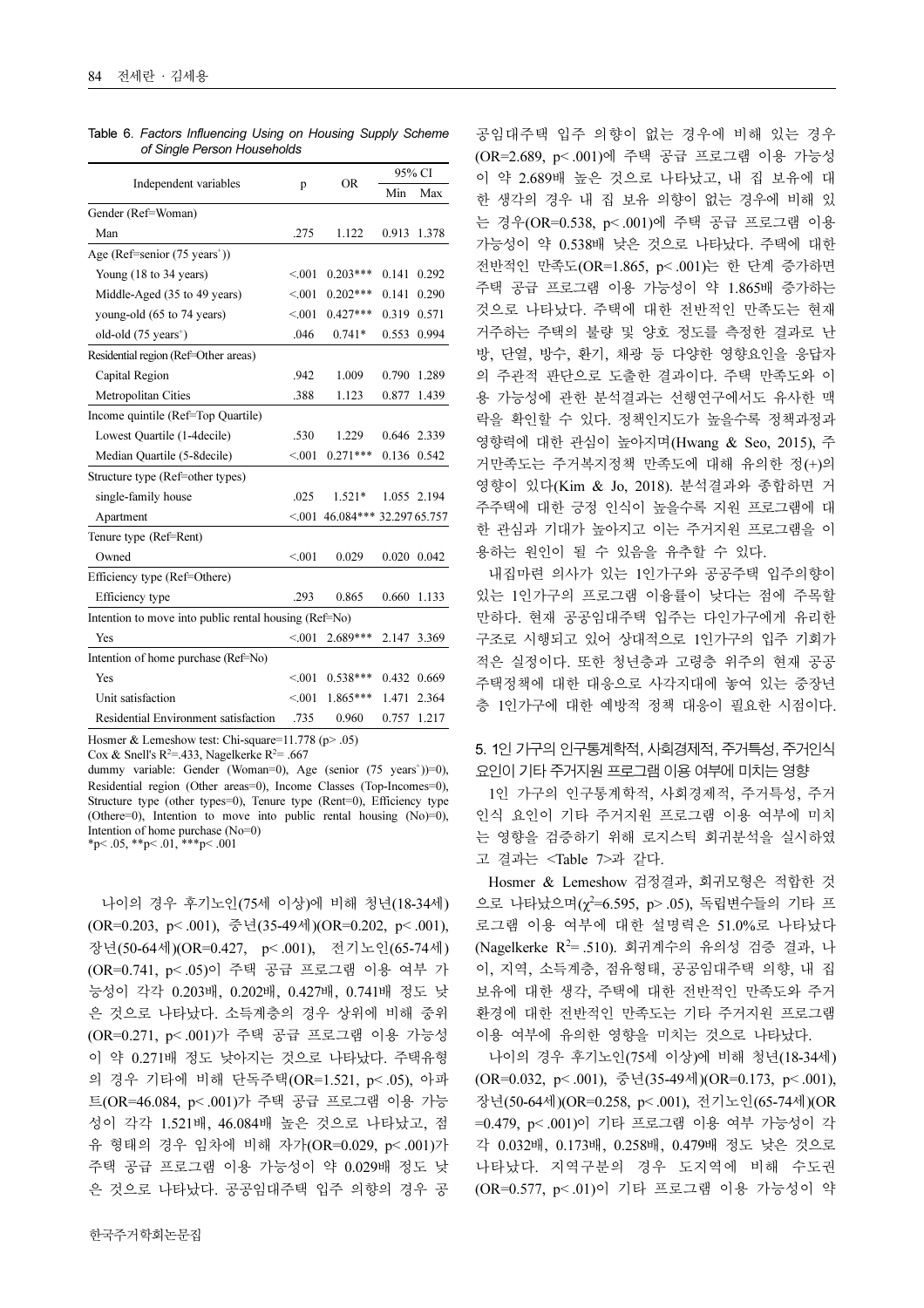|                                                       |             | <b>OR</b>  | 95% CI |       |  |  |
|-------------------------------------------------------|-------------|------------|--------|-------|--|--|
| Independent variables                                 | p           |            | Min    | Max   |  |  |
| Gender (Ref=Woman)                                    |             |            |        |       |  |  |
| Man                                                   | .166        | 0.810      | 0.601  | 1.091 |  |  |
| Age (Ref=senior $(75 \text{ years}^+)$ )              |             |            |        |       |  |  |
| Young (18 to 34 years)                                | < 001       | $0.032***$ | 0.017  | 0.059 |  |  |
| Middle-Aged (35 to 49 years)                          | < 0.01      | $0.173***$ | 0.098  | 0.306 |  |  |
| young-old (65 to 74 years)                            | < 0.01      | $0.258***$ | 0.169  | 0.393 |  |  |
| old-old $(75 \text{ years}^+)$                        | < 001       | $0.479***$ | 0.316  | 0.726 |  |  |
| Residential region (Ref=Other areas)                  |             |            |        |       |  |  |
| Capital Region                                        | .003        | $0.577**$  | 0.401  | 0.830 |  |  |
| Metropolitan Cities                                   | .949        | 0.988      | 0.679  | 1.437 |  |  |
| Income quintile (Ref=Top Quartile)                    |             |            |        |       |  |  |
| Lowest Quartile (1-4 decile)                          | .063        | 2.164      | 0.960  | 4.876 |  |  |
| Median Quartile (5-8 decile)                          | < 0.01      | $0.070***$ | 0.024  | 0.209 |  |  |
| Structure type (Ref=other types)                      |             |            |        |       |  |  |
| single-family house                                   | .182        | 1.295      | 0.886  | 1.891 |  |  |
| Apartment                                             | .126        | 1.400      | 0.909  | 2.156 |  |  |
| Tenure type (Ref=Rent)                                |             |            |        |       |  |  |
| Owned                                                 | ${}_{0.01}$ | $0.118***$ | 0.077  | 0.179 |  |  |
| Efficiency type (Ref=Othere)                          |             |            |        |       |  |  |
| Efficiency type                                       | .449        | 0.866      | 0.597  | 1.256 |  |  |
| Intention to move into public rental housing (Ref=No) |             |            |        |       |  |  |
| Yes                                                   | .001        | $1.774**$  | 1.278  | 2.462 |  |  |
| Intention of home purchase (Ref=No)                   |             |            |        |       |  |  |
| Yes                                                   | .019        | $0.674*$   | 0.485  | 0.938 |  |  |
| Unit satisfaction                                     | < 0.01      | $0.587***$ | 0.432  | 0.799 |  |  |
| Residential Environment satisfaction                  | .045        | $0.712*$   | 0.511  | 0.992 |  |  |

Table 7. Factors Influencing Using on Other Housing Assistance Programs of Single Person Households

Hosmer & Lemeshow test: Chi-square=6.595 (p> .05)

Cox & Snell's  $R^2 = 0.347$ , Nagelkerke  $R^2 = 0.510$ 

dummy variable: Gender (Woman=0), Age (senior (75 years<sup>+</sup>))=0), Residential region (Other areas=0), Income Classes (Top-Incomes=0), Structure type (other types=0), Tenure type (Rent=0), Efficiency type (Othere=0), Intention to move into public rental housing (No)=0), Intention of home purchase (No=0)

 $*p< .05, **p< .01, **p< .001$ 

0.577배 낮아졌고, 소득계층의 경우, 상위에 비해 중위 (OR=0.070, p< .001)인 경우에 기타 프로그램 이용 가능 성이 약 0.070배 정도 낮아지는 것으로 나타났다. 점유형 태의 경우 임차에 비해 자가(OR=0.118, p< .001)가 기타 프로그램 이용 가능성이 약 0.118배 정도 낮은 것으로 나 타났다. 공공임대주택 입주 의향의 경우, 공공임대주택 입 주 의향이 없는 경우에 비해 있는 경우(OR=1.774, p< .01) 에 기타 프로그램 이용 가능성이 약 1.774배 높은 것으 로 나타났고, 내 집 보유에 대한 생각의 경우, 내 집 보 유 의향이 없는 경우에 비해 있는 경우(OR=0.674, p< .01) 에 기타 프로그램 이용 가능성이 약 0.674배 낮은 것으 로 나타났다. 주택에 대한 전반적인 만족도(OR=0.587, p< .001)는 한 단계 증가하면 기타 프로그램 이용 가능성 이 약 0.587배 감소하는 것으로 나타났고, 주거환경에 대

한 전반적인 만족도(OR=0.712, p<.05)는 한 단계 증가하 면 기타 프로그램 이용 가능성이 약 0.712배 감소하는 것 으로 나타났다.

주거급여, 주택개량·개보수, 주거복지 상담 및 정보이용 여부를 포함하는 기타 주거지원 프로그램 이용여부 분석 결과의 특징은 수도권 거주가구, 자가가구, 고령층 1인가 구의 이용률이 낮다는 점이다. 청년 1인가구의 경우, 소 득이 불안정하고 주택계약 과정에서 이해도가 낮은 시기 이므로 주거지원 프로그램에 대한 정보 제공과 교육이 함 께 이루어지는 것이 적절하다. 중장년층의 자가마련 정보 제공 방법 개선을 통해 지원정책을 쉽게 접할 수 있도록 개선하고 노년 이후 생활자금을 적절히 활용할 수 있는 정보와 사회적 고립을 방지할 수 있는 통합적 프로그램 이 요구된다.

# V. 결 론

1인가구의 급증은 전 세계적인 현상으로 가구구조의 단 독, 소형가구로의 변화는 주택과 주거정책에 대한 재검토 와 예방적 접근이 필요함을 시사한다. 특히 1인가구의 인 구통계학적, 사회경제적, 주거특성, 주거인식을 파악하여 주거만족도와 주거안정성을 높이는 맞춤형 정책이 필요한 시점이다. 이에 본 연구는 중앙정부의 주거지원 프로그램 실효성 제고를 위해 프로그램 이용여부에 영향을 미치는 1인가구의 특성을 분석한 후 정책방안을 제시하였다.

연구결과를 바탕으로 1인가구의 주거지원 프로그램의 실효성 제고 방안을 프로그램 특성별로 제시하면 다음과 같다. 첫째, 1인가구의 주거자금 지원 프로그램의 이용 특 성을 분석한 결과, 주 수혜 대상이 되어야 하는 고령층, 소득 하위가구, 임차가구, 원룸 거주가구의 주거자금 지원 프로그램 이용률이 낮은 것으로 나타났다. 다수의 선행연 구(Ko, 2019; Jeong, 2021)에서 알 수 있듯이, 1인가구는 다인가구에 비해 상대적으로 학력수준과 주거수준이 모두 낮으며, 특히 저소득가구 비율이 많은 비중을 차지하는 것을 알 수 있다. 이러한 결과를 종합할 때, 기존의 지원 방식에 대한 재검토가 필요한 시점임을 알 수 있다. 현재 청년층 위주의 주거비 지원을 무주택 저소득 고령가구로 확대하고 주거비 부담을 완화하여 주거여건과 만족도를 높일 수 있는 개선이 필요하다.

둘째, 1인가구의 주택공급 프로그램 이용 특성을 분석 한 결과, 내집마련 의사가 있는 1인가구와 공공주택 입주 의향이 있는 가구의 이용률이 낮게 나타났다. 공공임대주 택 입주조건은 가구원수와 장기간 거주 가구에게 유리한 구조로 1인가구의 입주는 상대적으로 불리한 상황이다. 또 한 현재 중앙정부의 1인가구 주택공급 프로그램은 주로 청년층과 노년 및 고령층 중심으로 시행되고 있어 중장 년층은 정책 사각지대에 놓여 있다. 따라서 중장년층 1인 가구를 대상으로 한 예방적 정책 대응이 필요하며, 향후 고령층으로 전환된 시기에 공급할 정책과 지원이 충분한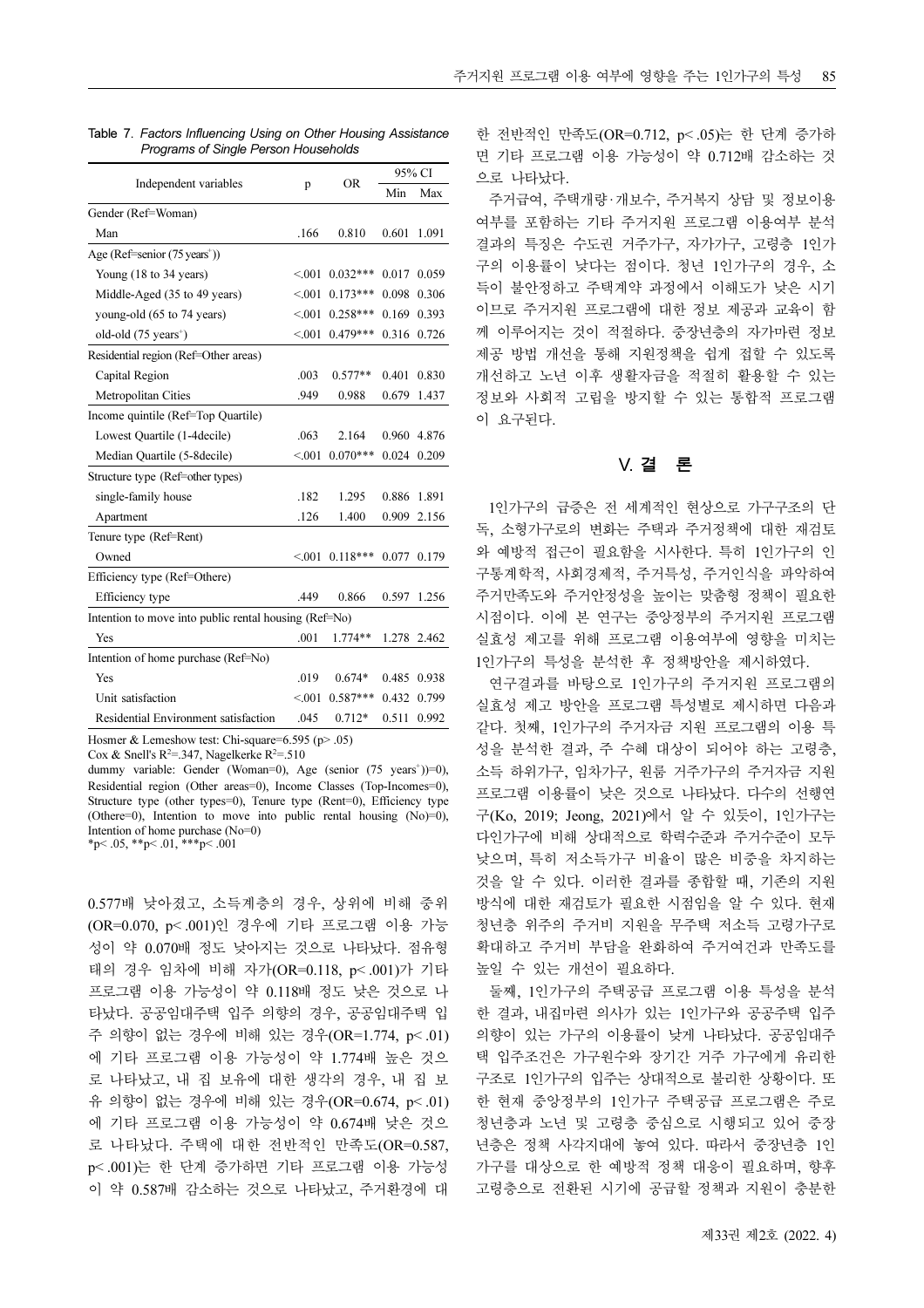지에 대한 재검토가 함께 이루어져야 한다.

셋째, 1인가구의 기타 주거지원 프로그램 이용 특성을 분석한 결과, 수도권 거주 가구와 자가 가구의 이용률이 낮고, 고령층의 이용률이 다른 연령층에 비해 높다는 점 에 주목할 만하다. 수도권에 거주하는 청년 및 중장년층 1인가구의 경우 주거비 지출이 높아 다른 지역과 다른 연 령대에 비해 높은 주거비 부담을 가지고 있다. 그럼에도 불구하고 수도권 거주가구와 청년 및 중장년층의 주거지 원 프로그램 이용률이 낮다는 연구결과는 현재 정책 방 식의 개선이 필요한 시점이라는 것을 시사한다. 이에 주 거급여 지원대상 확대를 위해 중위소득의 기준을 상향하 고, 지급대상과 신청방법에 대한 접근과 문의가 용이하도 록 홍보를 강화하여 프로그램 인지율과 이용률을 높여야 한다.

1인가구의 주거지원 프로그램 이용여부와 인구통계학적, 사회경제적, 주거특성, 주거인식 특성을 요약하여 정책방 안을 도출하면 다음과 같다.

첫째, 1인가구의 주거문제는 거주지역과 연령대별로 유 형에 따른 주거취약성을 고려하여 대응해야 한다. 현재 가장 규모가 큰 연령대인 청년가구와 양적증가가 예상되 는 고령가구, 고령화에 대한 대응이 필요한 중장년가구에 대한 차별화된 접근이 동시에 추진되어야 한다. 자가비율 이 낮고 주거비 부담이 높은 청년층을 위한 주택 탐색 및 임대차 교육, 자가소유 욕구가 높은 중년층을 위한 재무 교육, 공공임대 주택 선호도가 높은 노년층을 위한 주택 개보수 지원과 노후 생활자금 활용 교육 등은 연령별 차 별적 대응방안이 될 수 있다.

둘째, 주거와 서비스를 결합한 중앙정부 차원의 종합 지 원체계 구축이 필요하다. 기존의 가구형태와 다른 특성을 지닌 1인가구는 취약성 여부와 정도에 따른 차별적 지원 이 필요하다. 다인가구 중심의 지원 정책 체계에서 1인가 구를 일부 포함하는 현재 방식으로 유지된다면 1인가구가 보편적 가구 형태로 자리잡는 근미래에는 복지 사각지대 의 문제점을 개선할 수 없기 때문이다. 저소득 고령가구 를 위한 주거와 서비스 연계 구축의 효과는 선행연구 (Mollica & Morris, 2005; Kim & Lee, 2021)에서도 확인 할 수 있는데, 1인 노인가구의 정서적 안정감 증가, 우울 과 불안 감소, 신체기능 약화로 인한 돌발 상황 대처능력 향상 등의 효과를 위해서 통합적 주거복지 정책이 필수 적이다.

셋째, 1인가구의 주거안정을 위해 주거지원 프로그램 인 지율와 이용률을 높일 수 있는 방안이 요구된다. 정책인 지가 반드시 정책지지로 이어지는 것은 아니지만, 정책인 지율을 높이면 정책과정과 영향력에 대한 관심이 높아진 다(Hwang & Seo, 2015). 이는 본 연구의 관점과 유사한 맥락으로 1인가구의 사회복지서비스 전달체계 개선이 필 요한 시점임을 의미한다. 이를 위해 1인가구를 특성별로 분류하고, 연령 및 학력, 거주지역 등 각 계층별 정보격 차를 줄일 수 있는 서비스 개선이 필요하다. 자취 청년층

의 경우 주거관련 정보·교육·상담 프로그램을 제공받는 것을 주거문제 해결의 중요한 방법으로 인식하고 있으며, 향후 주거지원 프로그램 참여의향도 높게 나타난다(Moon & Lee, 2019). 청년가구는 다른 연령층에 비해 상대적으 로 인터넷, SNS 등의 이용도가 높다는 점을 고려하여 비 전문적인 자료가 아닌 공신력 있는 자료 제공에 주의를 기울여야 한다. 대학 교양과목 중 한 세션으로 주거관련 교육을 포함하거나 사내교육으로 활용한다면 학생 및 직 장인 청년이 프로그램을 탐색하는 시간적 부담을 줄일 수 있다. 현재 '찾아가는 주거복지 상담'제도를 통해 인터넷 활용 및 방문상담이 어려운 주거취약계층을 대상으로 주 거환경을 개선하고 맞춤형 정보를 제공하고 있다. 하지만 국가의 복지정책은 지방재정이 수반하는 반면, 지자체는 복지수요가 불가능한 실정이라는 점에서 해당 제도에 대 한 문제점이 지속적으로 제기되고 있다(Chungnamilbo, 2022). 정부예산이 필요한 대상자에게 적기에 집행되고, 복지 사각지대에 대한 대처 발굴을 위한 제도 점검이 필 요한 시점이다.

1인가구 급증과 가구구조 개편의 경향은 가속화될 전망 이며, 이러한 변화를 대비한 포용적 정책은 1인가구의 주 거여건 개선과 주거 만족도를 높이기 위해서 필수적이다. 본 연구는 1인가구가 주거지원 프로그램을 선택하는 영향 요인을 분석하여, 프로그램 특성별 대응방안을 제시했다 는 점에서 연구의 의의를 지닌다. 각 지역실정에 따라 1 인가구의 주거요구는 상이하며, 이러한 대응은 중앙정부 와 지방정부의 협력이 이루어질 때 적합한 주거정책을 수 립할 수 있다. 현재 운영 중인 정책과 더불어 본 연구가 향후 해당 1인가구 주거지원 프로그램 실효성 제고 방안 수립에 시발점이 되기를 기대한다.

#### **REFERENCES**

- 1. Chungnamilbo (2022). The elimination of welfare blind spots should not be overlooked. Retrieved from http:// www.chungnamilbo.co.kr/news/articleView.html?idxno= 647523.
- 2. Hwang, A. R., & Seo, B. K. (2015). The Influence of Policy Process on Trust in Government,. Korean Public Administration Quarterly. 27(4), 1193-1214.
- 3. Jang, J. H. (2018). Seoul Foundation of Women & Family. Survey on the actual condition of single-person households living in Seoul and research services for establishing basic plans.
- 4. Jin, M. Y. (2017). A Study on the Improvement Transforming Characteristics of the Revised Housing Benefit. Housing Studies Review Vol. 25, No. 1, 91-118.
- 5. Jo, H. E. & Kim, E. J. (2018). A Study on The Housing Consumption Problem in Young Single-Person Household - Focusing on Reduction of Housing Area. Journal of the Korean Regional Science Association 34(1), 49-59.
- 6. Jeong, C. M. (2021), Status Of Social Security and Policy Implications for Single-person Households: Using Administrative Data. Journal of Social Science 24, 211-228.